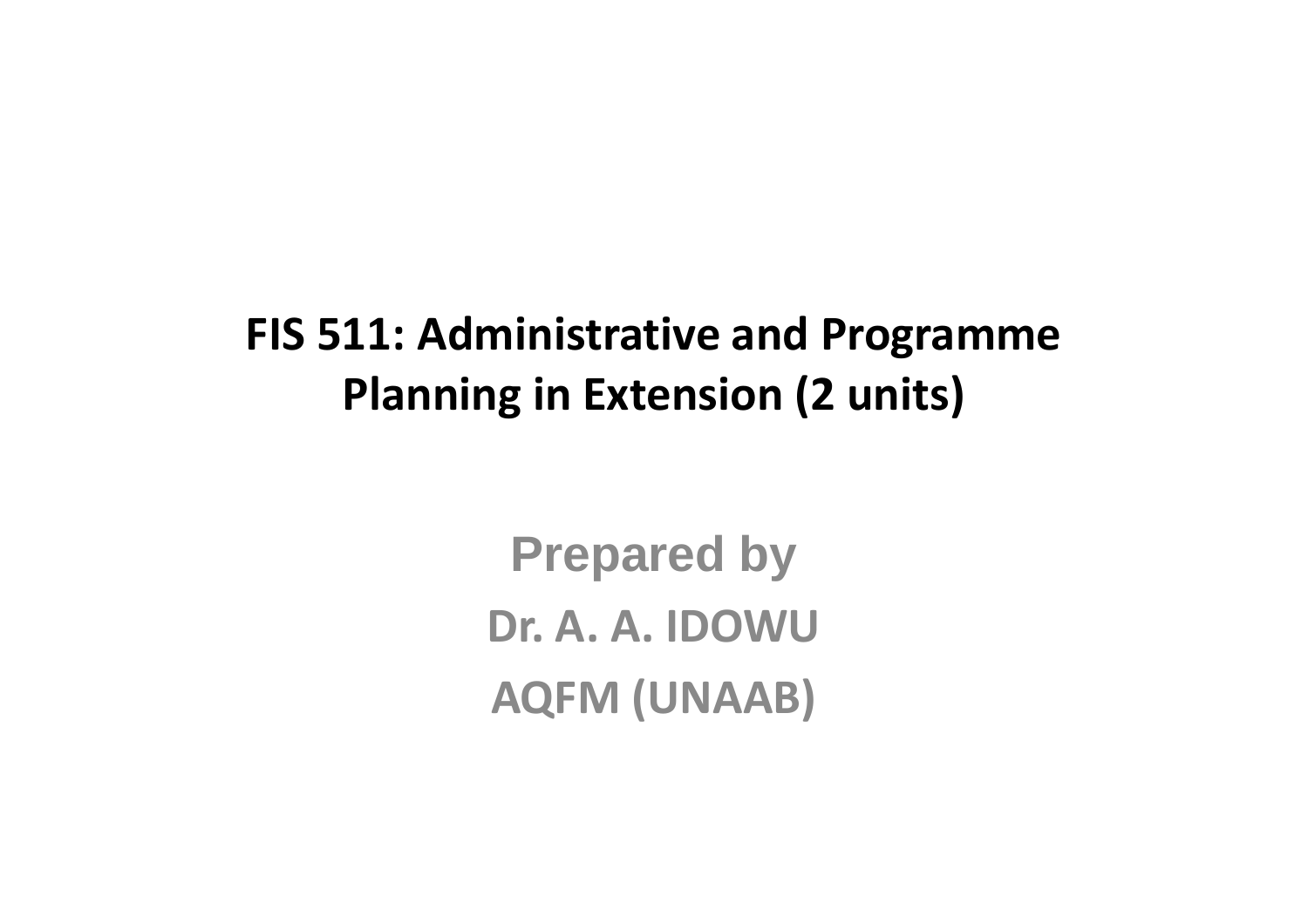•The agricultural extension system is one of the primary vehicles for diffusingtechnologies

• and therefore clearly has an important role to play in the development process.

• One of the new challenges for extension organizations is to become learning organization.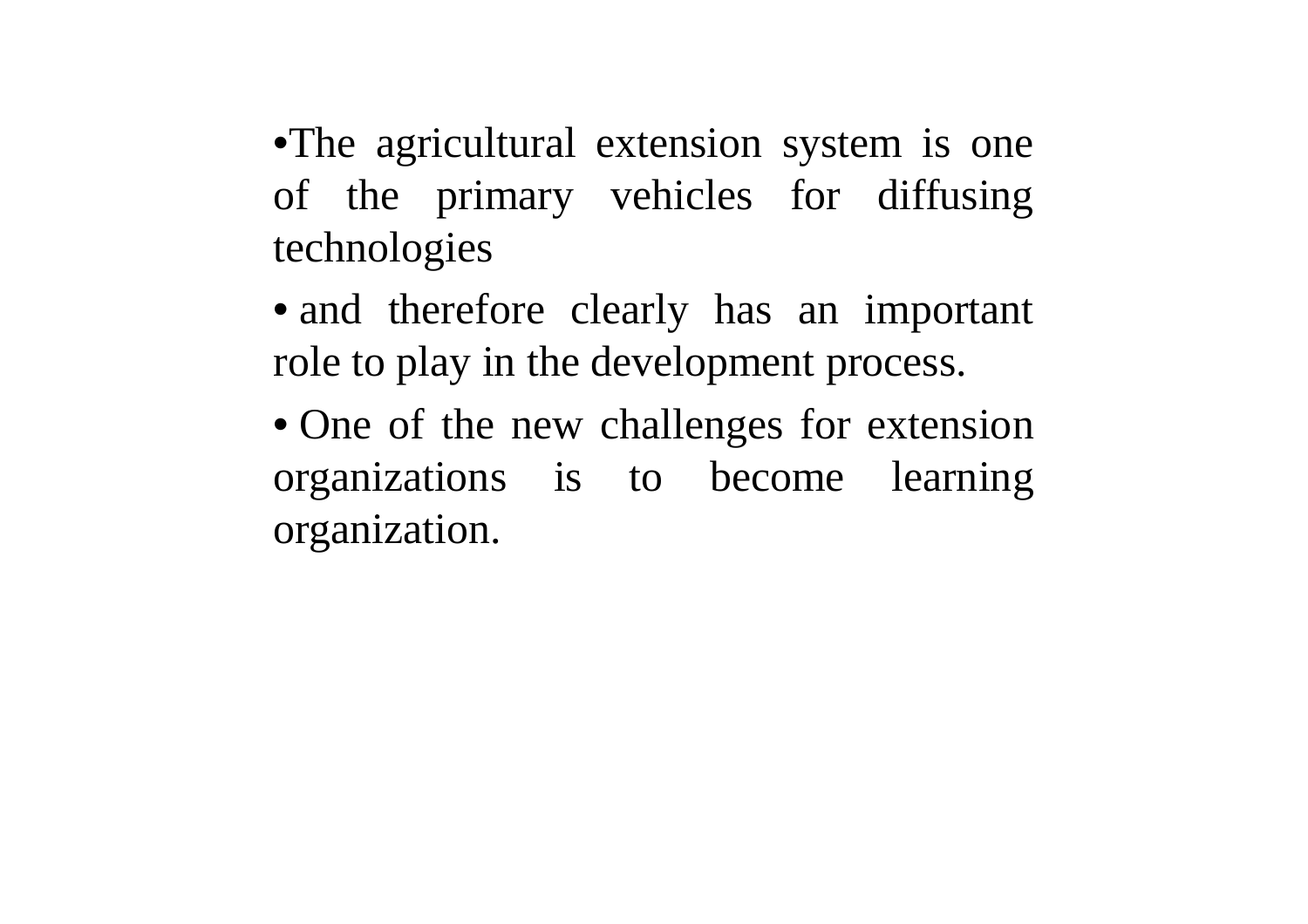### **Extension Education**

- Extension education involves the conscious use of communication of information to help people form sound opinions and make sound decisions.
- Usually this has an educational objective which is,
- To learn to form opinion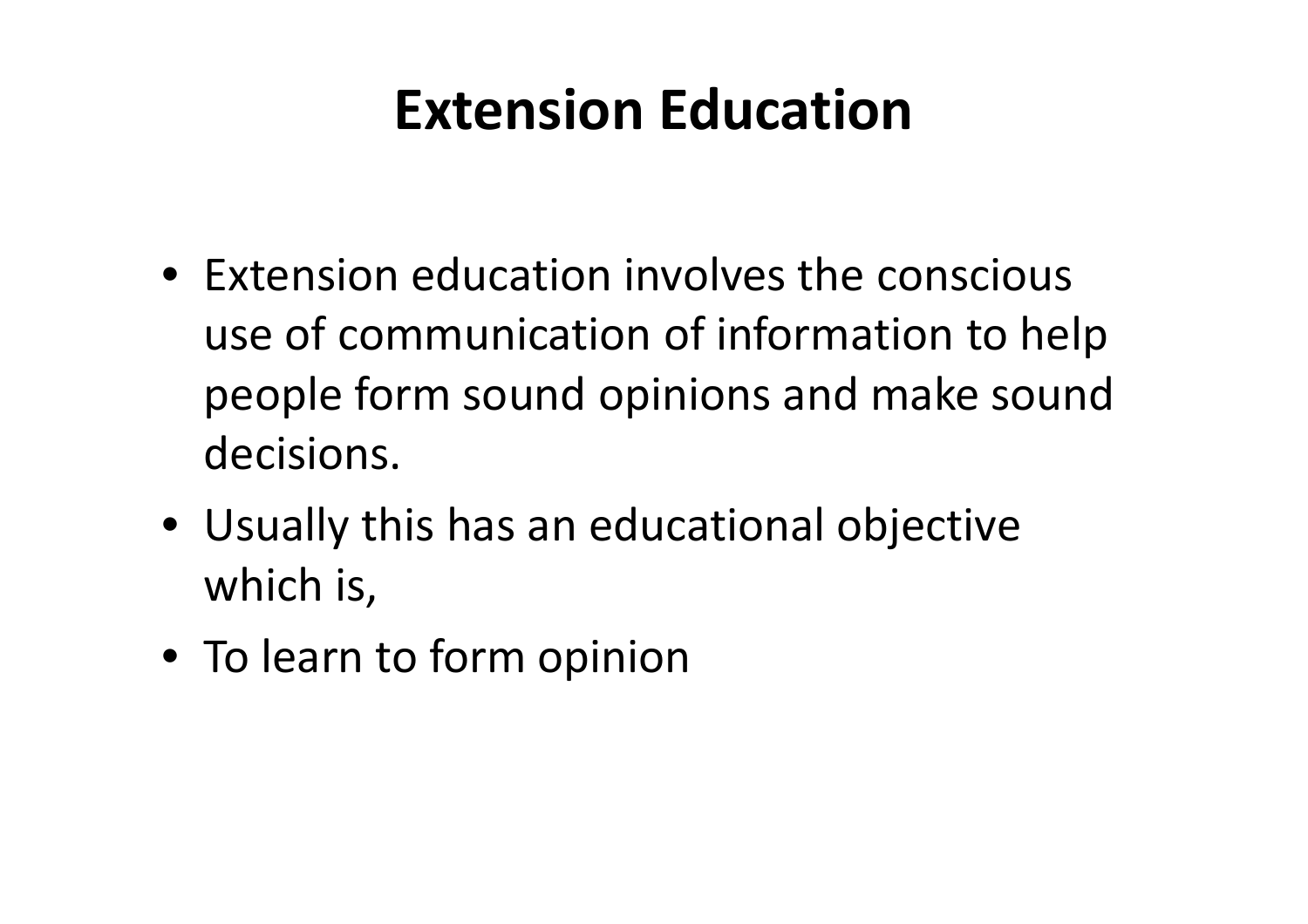• Extension education is an applied behavioural science, the knowledge of which is applied to bring about desirable changes in the behavioural complex of human beings usually through various strategies & programmes of change & by applying the latest scientific & technological innovations.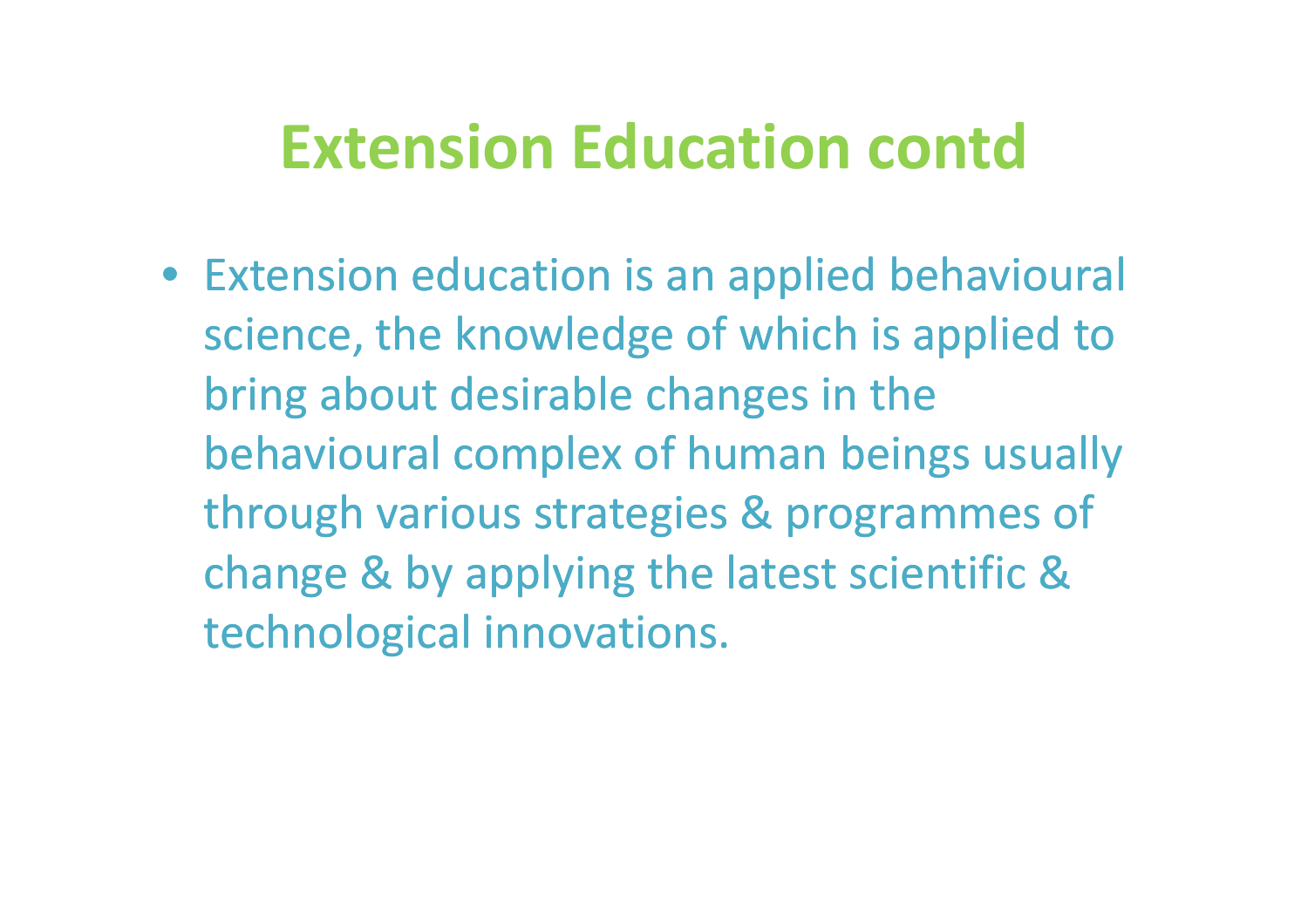• Based upon its application & use, various nomenclatures have been given to it, such as *agricultural extension, veterinary & animal husbandry extension, dairy extension, home science extension, public health extension, & family planning extension.*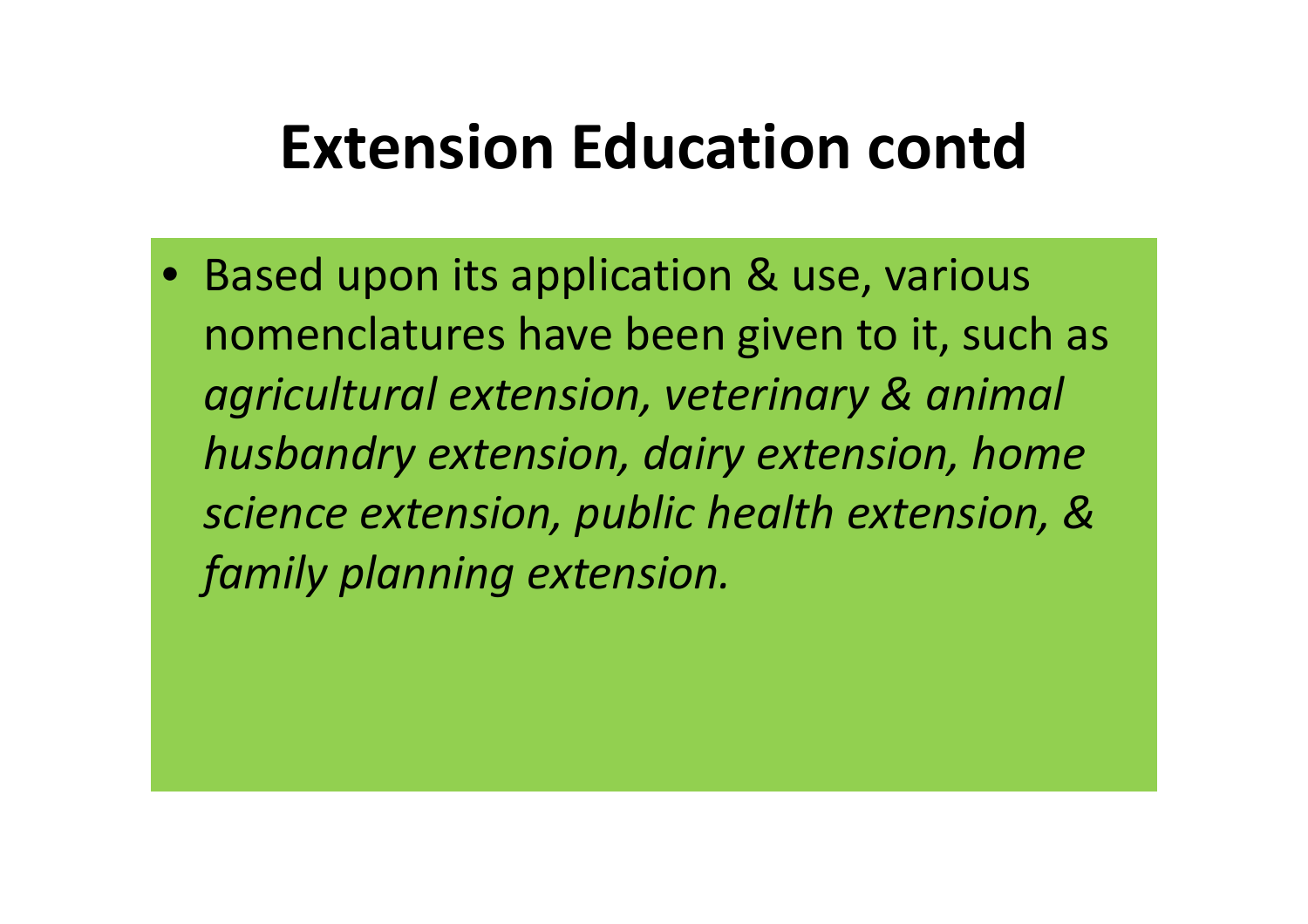- It is important to disseminate information about new technologies so that the farmer is able to make use of the latest agricultural developments. There also exists a gap between research findings and the needs of farmers.
- For technology to be successful, it is important that it should serve a useful purpose to the end user.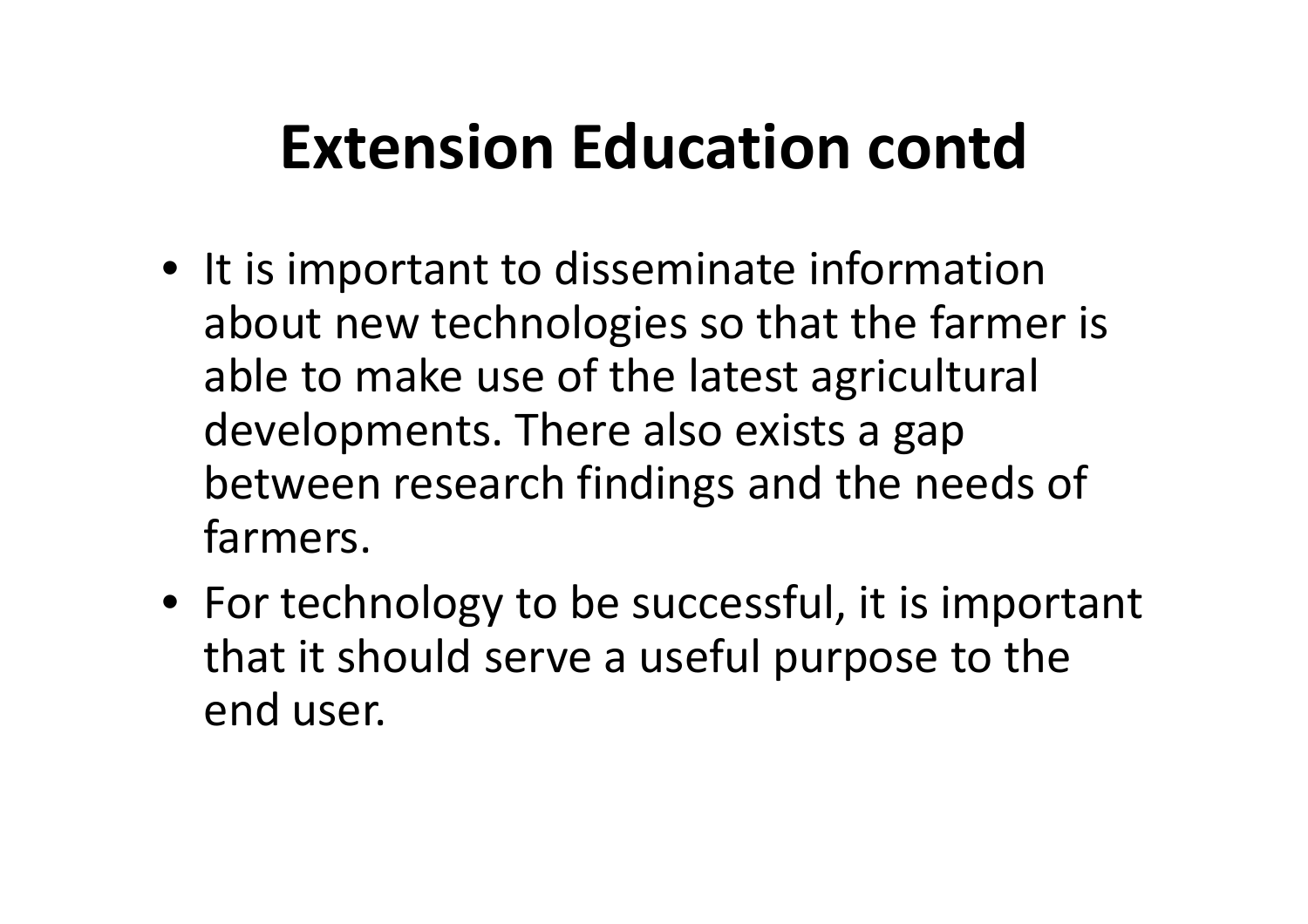- The institution that bridges the gap between farmers and agricultural research scientists is theAgricultural Extension Service.
- The main objective of Agriculture Extension Services or AES's is to transmit latest technical know-how to farmers
- Besides this, the AESs also focuses on enhancing farmers' knowledge about crop techniques and helping them to increase productivity.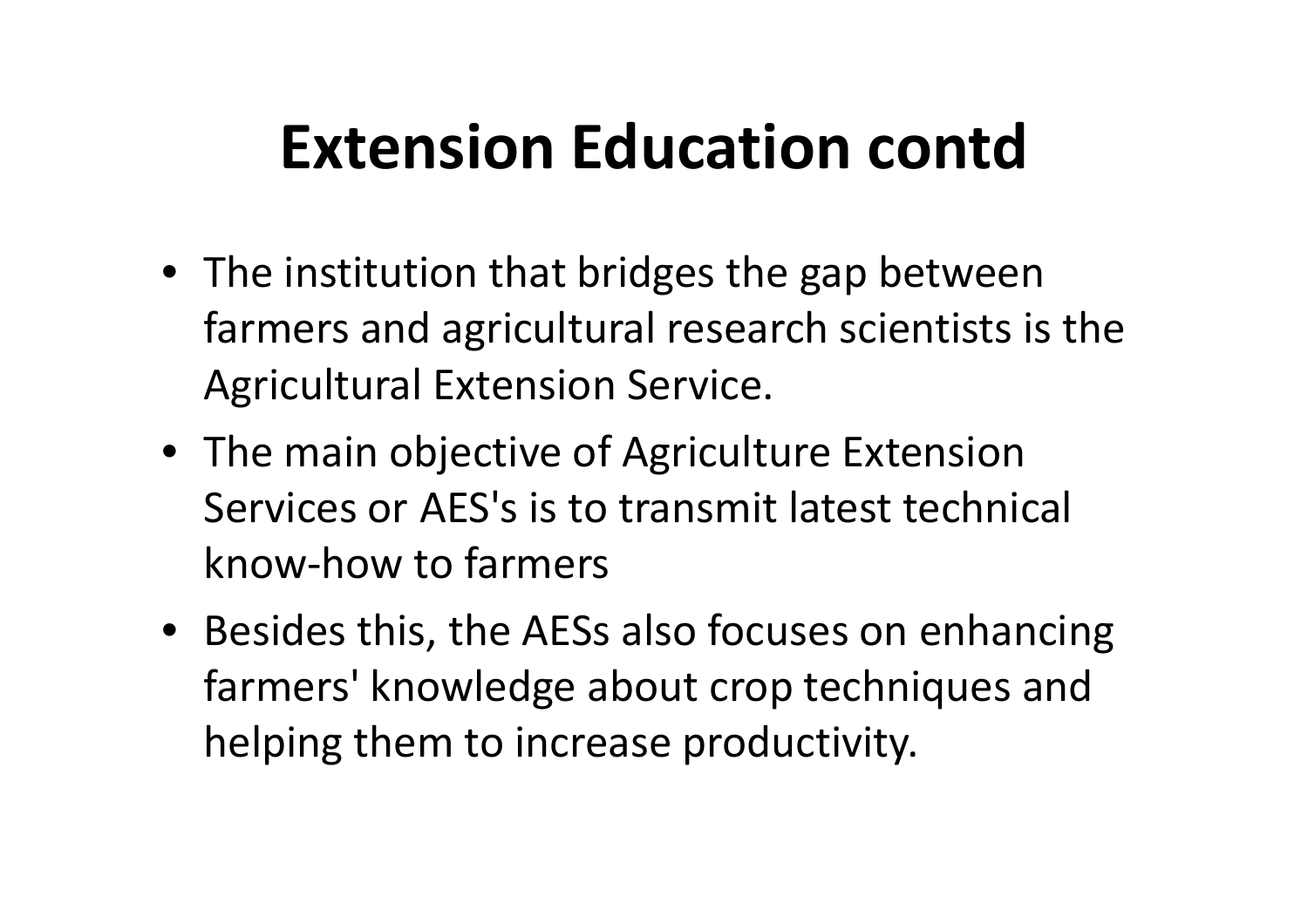• For strengthening agricultural extension and transfer of technology to farmers, farmers clubs are being formed in every village. These clubs consist of innovative farmers, progressive farmers and farmers' interest groups. One innovative farmer of each club acts as the convenor or contact person.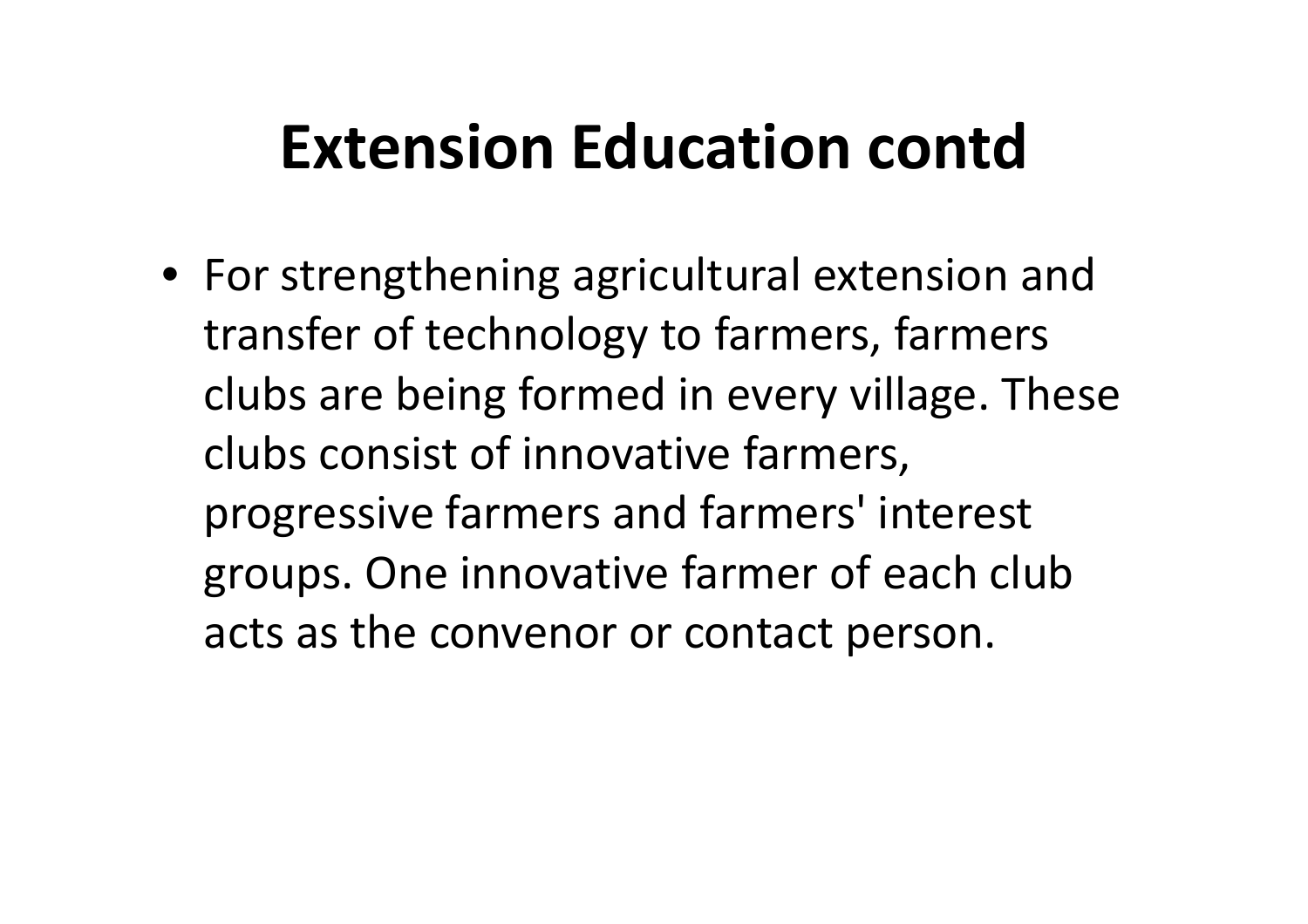### **DIFFERENCES BETWEEN FORMAL EDUCATION & EXTENSION EDUCATION**

• It may, however, be mentioned here that when extension education is put into action for educating the rural people, it does not remain formal education. In that sense, there are several differences between the two. Some of these differnces are: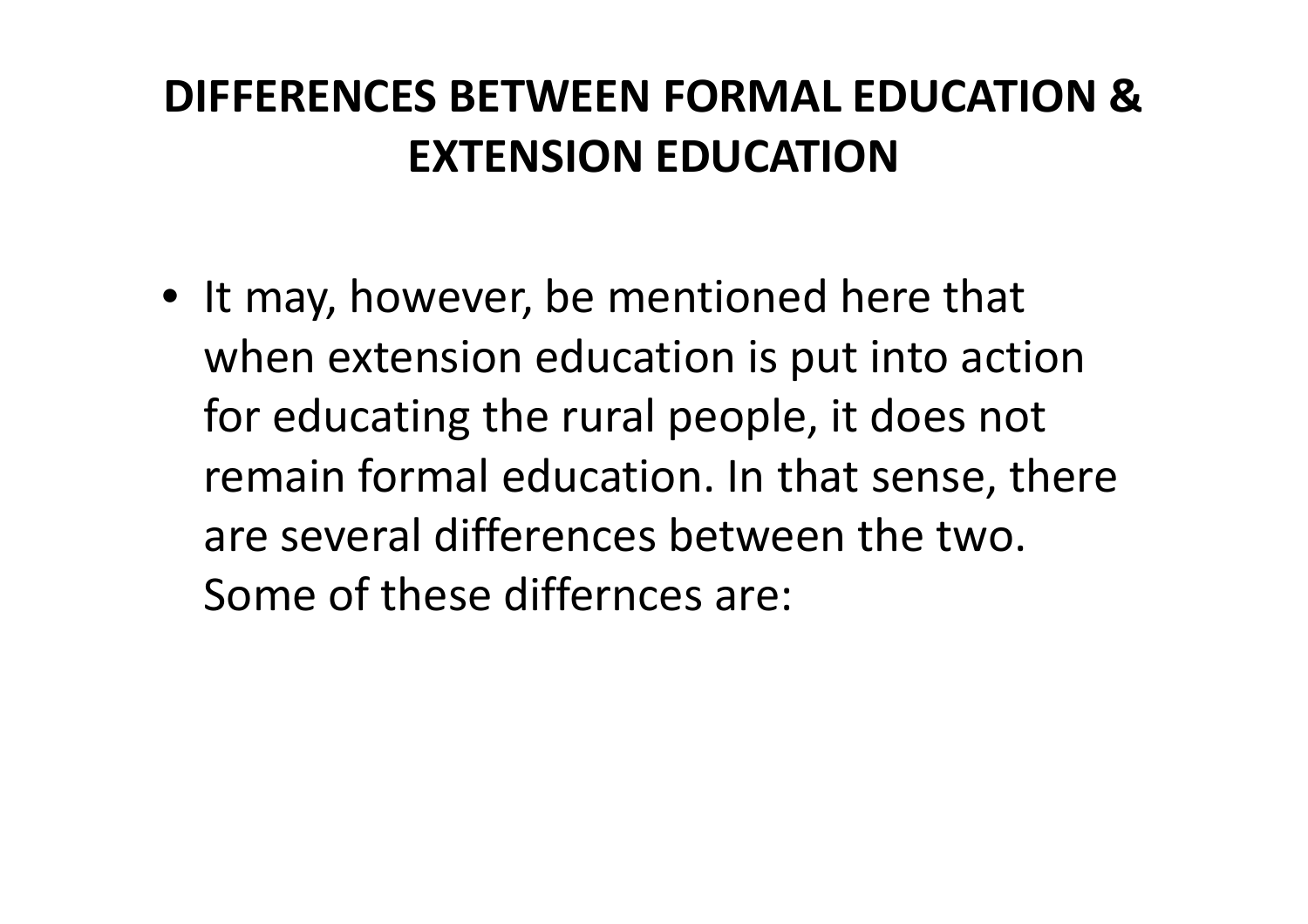### **DIFFERENCES BETWEEN FORMAL EDUCATION & EXTENSION EDUCATION**

#### •**Formal education**

- 1. The teacher starts with theory & works up to practicals.
- 2. Students study subjects.
- 3. Students must adapt themselves to the fixed curriculum offered.
- 4. Authority rests with the teacher.
- 5. Class attendance is compulsory.

### **Extension education**

 1. The teacher (extension worker) starts with practicals & may take up theory later on. 2. Farmers study problems.3. It has no fixed curriculum or course of study & the farmers help to formulate the curriculum. 4. Authority rests with the farmers.

5. Participation is voluntary.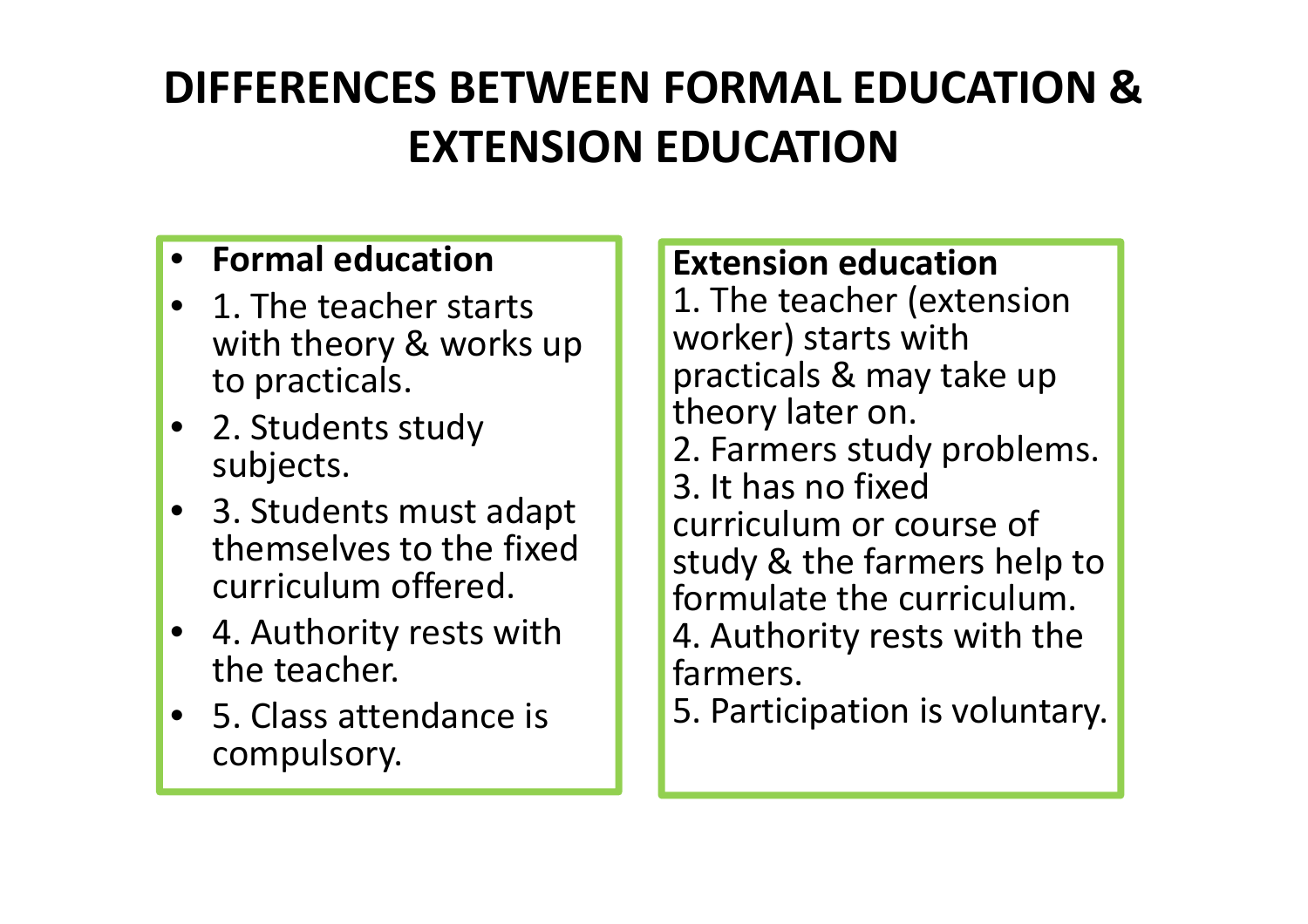### **DIFFERENCES BETWEEN FORMAL EDUCATION & EXTENSION EDUCATION**

- • 6. Teacher instructs the students.
- • 7. Teaching is only through instructors.
- • 8. Teaching is mainly vertical.
- 9. The teacher has more or less homogeneous audience.
- •10. It is rigid.
- • 11. It has all pre-planned & pre-decided programmes.
- •12. It is more theoretical.

6. Teacher teaches & also learns from the farmers.

 7. Teaching is also through local leaders.

8. Teaching is mainly horizontal.

9. The teacher has a large & heterogeneous audience.

10. It is flexible.

 11. It has freedom to develop programmes locally & they are based on the needs & expressed desires of the people.

 12. It is more practical & intended for immediate application in the solution of problems.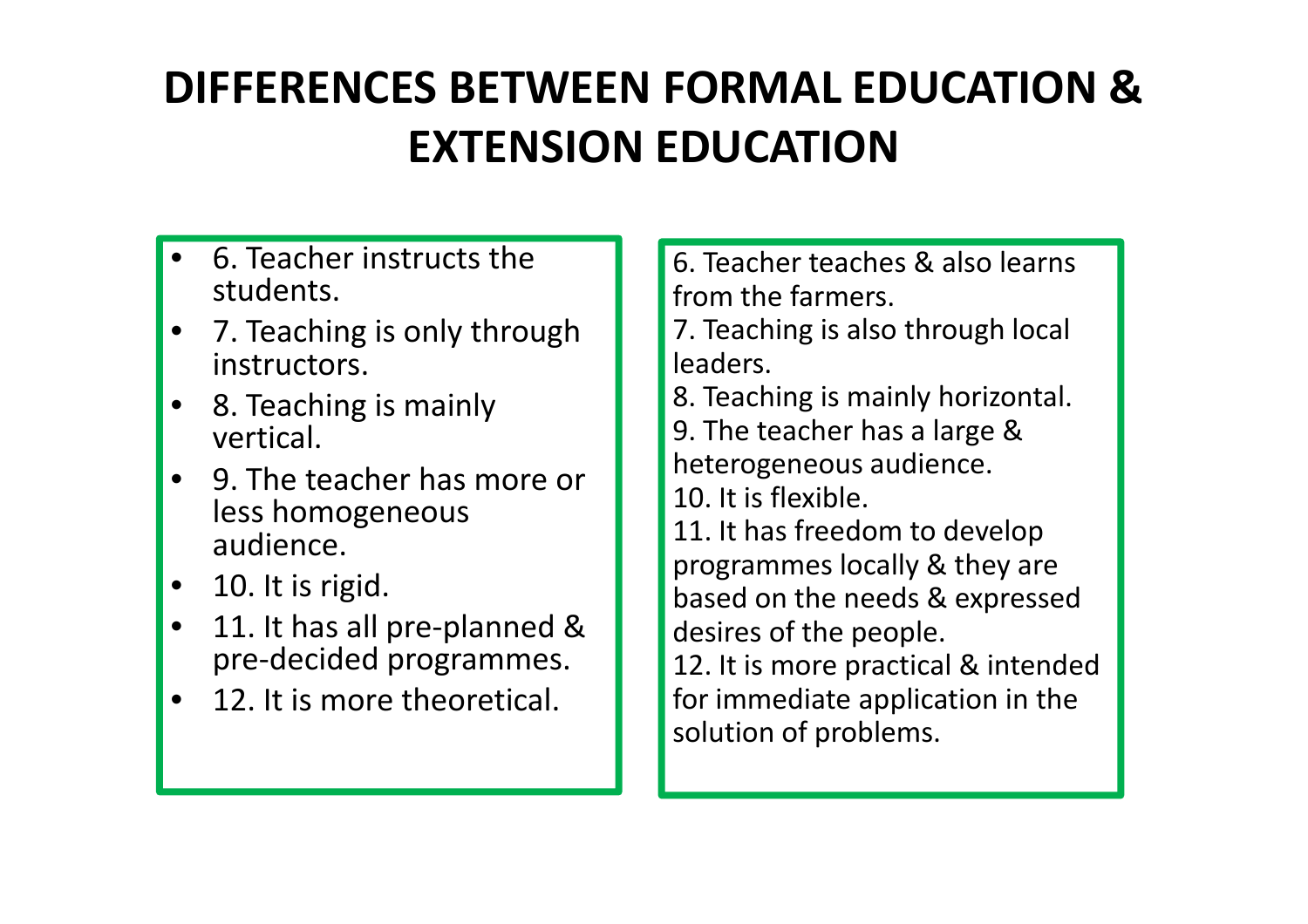# **Principles of extension education.**

- • The extension work is based upon some working principles and the knowledge of these principles is necessary for an extension worker. Some of these principles, as related to agricultural extension, are mentioned below.
- 1. *Principle of interest & need.* Extension work must be based on the needs and interests of the people. These needs and interests differ from individual to individual, from village to village, from block to block, and from state to state and, therefore, there cannot be one programme for all people.
- 2. *Principle of cultural difference.* Extension work is based on the cultural background of the people with whom the work is done. Improvement can only begin from the level of the people where they are. This means that the extension worker has to know the level of the knowledge, & the skills of the people, methods and tools used by them, their customs, traditions, beliefs, values,etc. before starting the extension programme.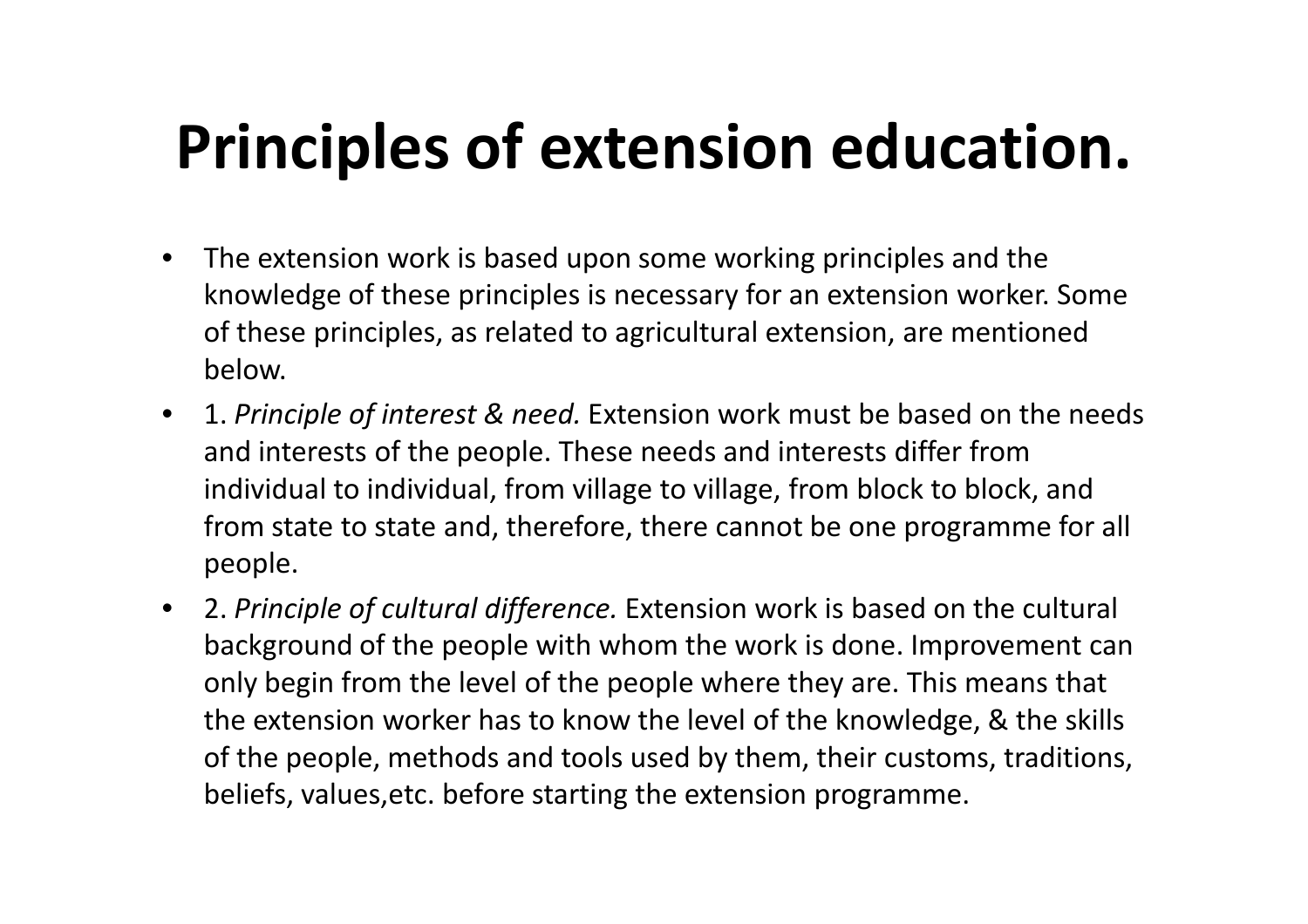## **Principles of extension education contd.**

- 3. *Principle of participation.* Extension helps people to help themselves. Good extension work is directed towardsassisting rural families to work out their own problems rather than giving them ready-made solutions. Actual participation and experience of people in these programmes creates selfconfidence in them and also they learn more by doing.
- 4. *Principle of adaptability.* People differ from each other, one group differs from another group and conditions also differ from place to place. An extension programme should be flexible, so that necessary changes can be made whenever needed, to meet the varying conditions.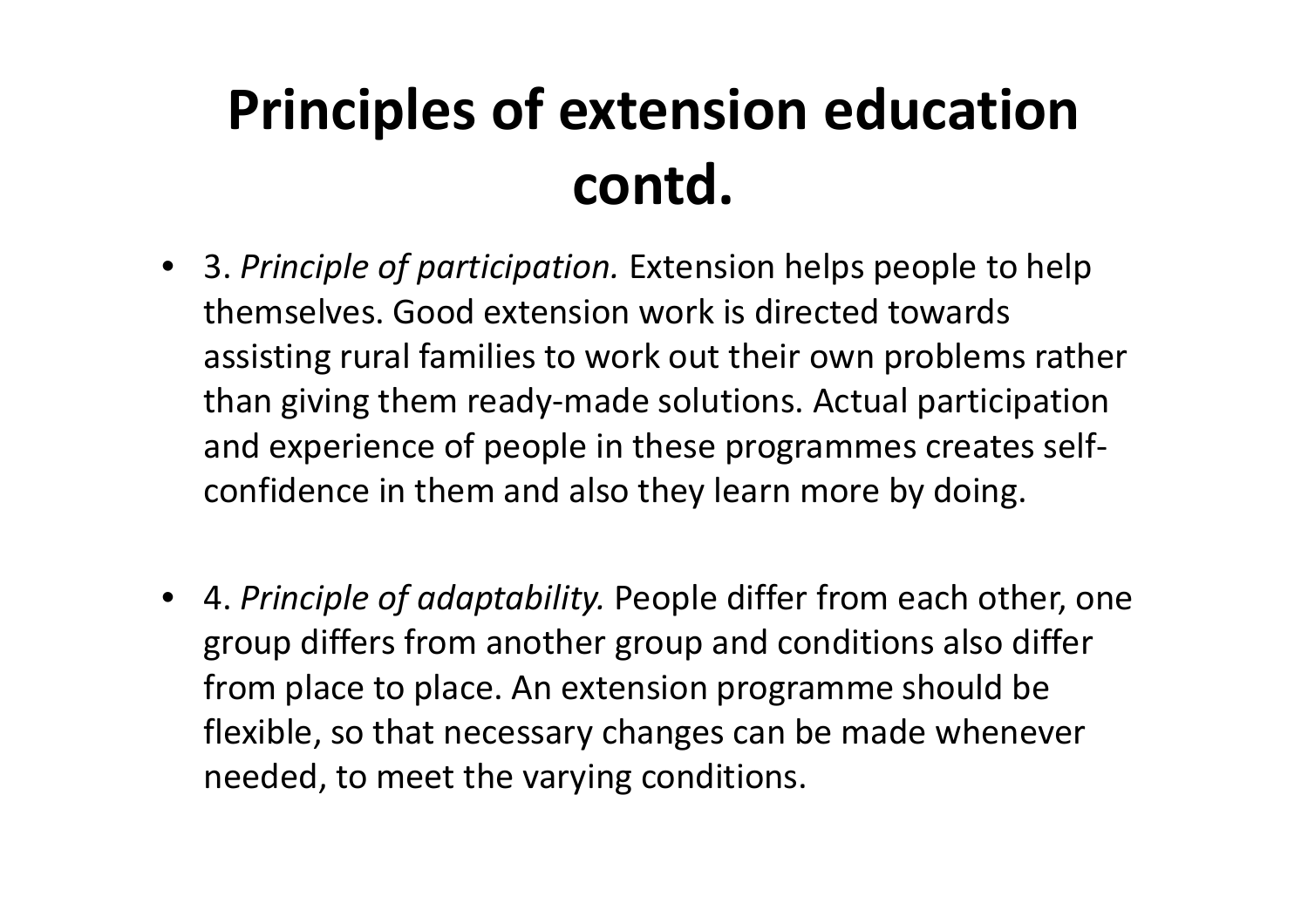## **Principles of extension education contd**

- 5. *The grass roots principle of organisation.* A group of rural people in local community should sponsor extension work. The programme should fit in with the local conditions. The aim of organising the local group is to demonstrate the value of the new practices or programmes so that more & more people would participate.
- 6. *The leadership principle.* Extension work is based on the full utilisation of local leadership. The selection and training of local leaders to enable them to help to carry out extension work is essential to the success of the programme. People have more faith in local leaders and they should be used to put across a new idea so that it is accepted with the least resistance.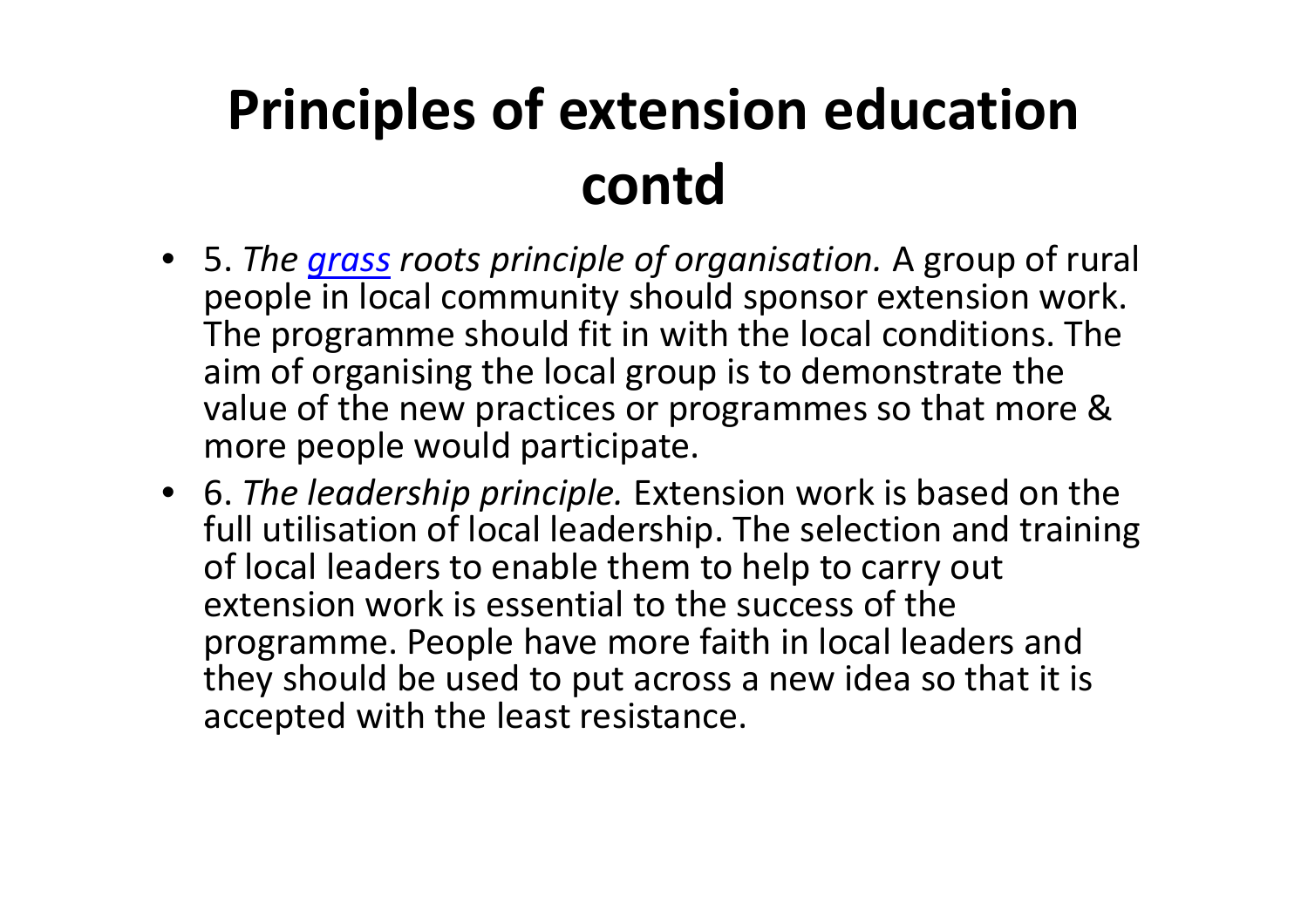## **Principles of extension education contd**

- 7. *The whole-family principle.* Extension work will have a better chance of success if the extension workers have a whole-family approach instead of piecemeal approach or seperate & unintegrated approach. Extension work is, therefore, for the whole family, i.e. for male, female and the youth.
- 8. *Principle of co-operation.* Extension is a co-operative venture. It is a joint democratic enterprise in which rural people co-operate with their village, block and state officials to pursue a common cause.
- •